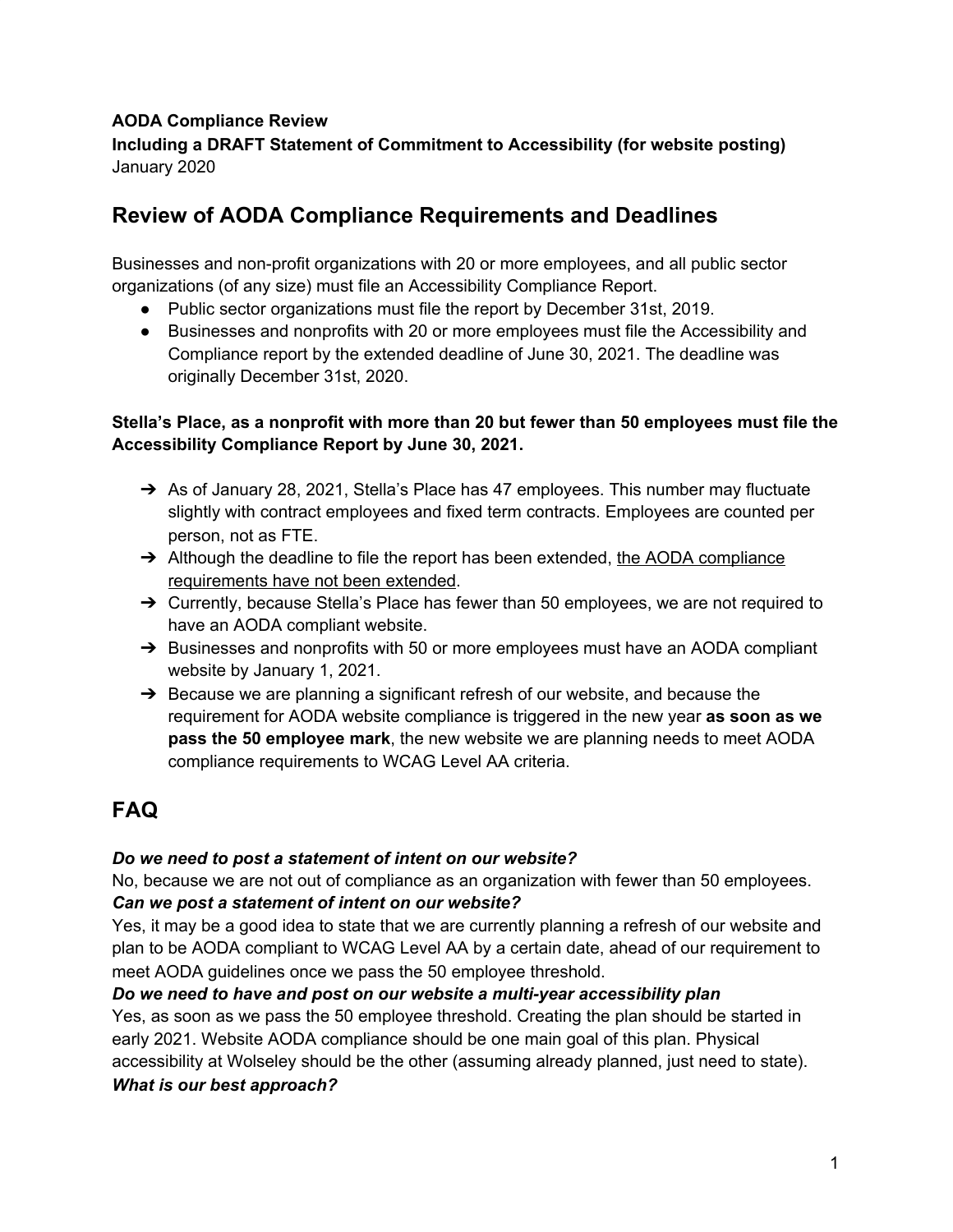Draft a Statement of Commitment that promises an accessible website as part of our Multi-Year Accessibility Plan (MYAP). See page 3 for a DRAFT example statement.

## **Important accessibility compliance deadlines and documents**

- Government of Ontario: [Accessibility](https://www.ontario.ca/page/accessibility-rules-businesses-and-non-profits#section-2) rules for businesses and non-profits.
	- For 20-49 employees, we are most likely in compliance.
		- [Employment](https://www.ontario.ca/page/accessible-workplaces) practices should be reviewed
	- For 50+ employees, to stay in compliance we need an AODA compliant website as soon as we pass the 50 employee threshold. January 1, 2021 is the compliance date for an AODA compliant website for non-profits of this size.
	- For 50+ employees, we will want to have more written documentation about how we will create written accommodation plans for employees
	- For 50+ employees we need to have and post a multi-year accessibility plan on our website. This plan needs to be developed in early 2021. The years covered can be in the past, for example 2018 - 2022, and summarize all we have done and what we plan to do.
	- Check that service counters in Wolseley will be AODA compliant, as part of our [requirement](https://www.ontario.ca/page/how-make-public-spaces-accessible) to make public spaces accessible.
- Government of Ontario: Completing your [accessibility](https://www.ontario.ca/page/completing-your-accessibility-compliance-report) compliance report for 20 or more employees.
- Government of Ontario: [Accessibility](http://www.forms.ssb.gov.on.ca/mbs/ssb/forms/ssbforms.nsf/FormDetail?OpenForm&ACT=RDR&TAB=PROFILE&SRCH=&ENV=WWE&TIT=0237&NO=009-00237E) Compliance Report, download the pdf This is the report we will have to download, fill out, and submit by June 30, 2021. We can work on it in parts, but each page needs to be filled out in full before we can move to the next page. We can submit it any time from now until June 30. We must update it when we have more than 50 employees because our requirements will change.
- Government of Ontario: How to make websites [accessible](http://ontario.ca/page/how-make-websites-accessible) By law, a private or non-profit organization with 50+ employees must make new and significantly refreshed public websites accessible to WCAG 2.0 Level A by January 1 2014 and **beginning January 1, 2021** to WCAG 2.0 Level AA, other than criteria 1.2.4 (live captions) and 1.2.5 (pre-recorded audio descriptions).
- Essential Accessibility. [AODA Website Compliance Checklist](https://drive.google.com/file/d/1RBtXwo8b4JrQJeYi74gKc8CMFvgi2eTS/view?usp=sharing). Summarises AODA compliance guidelines for 50+ employees and gives a WCAG checklist for A and AA levels.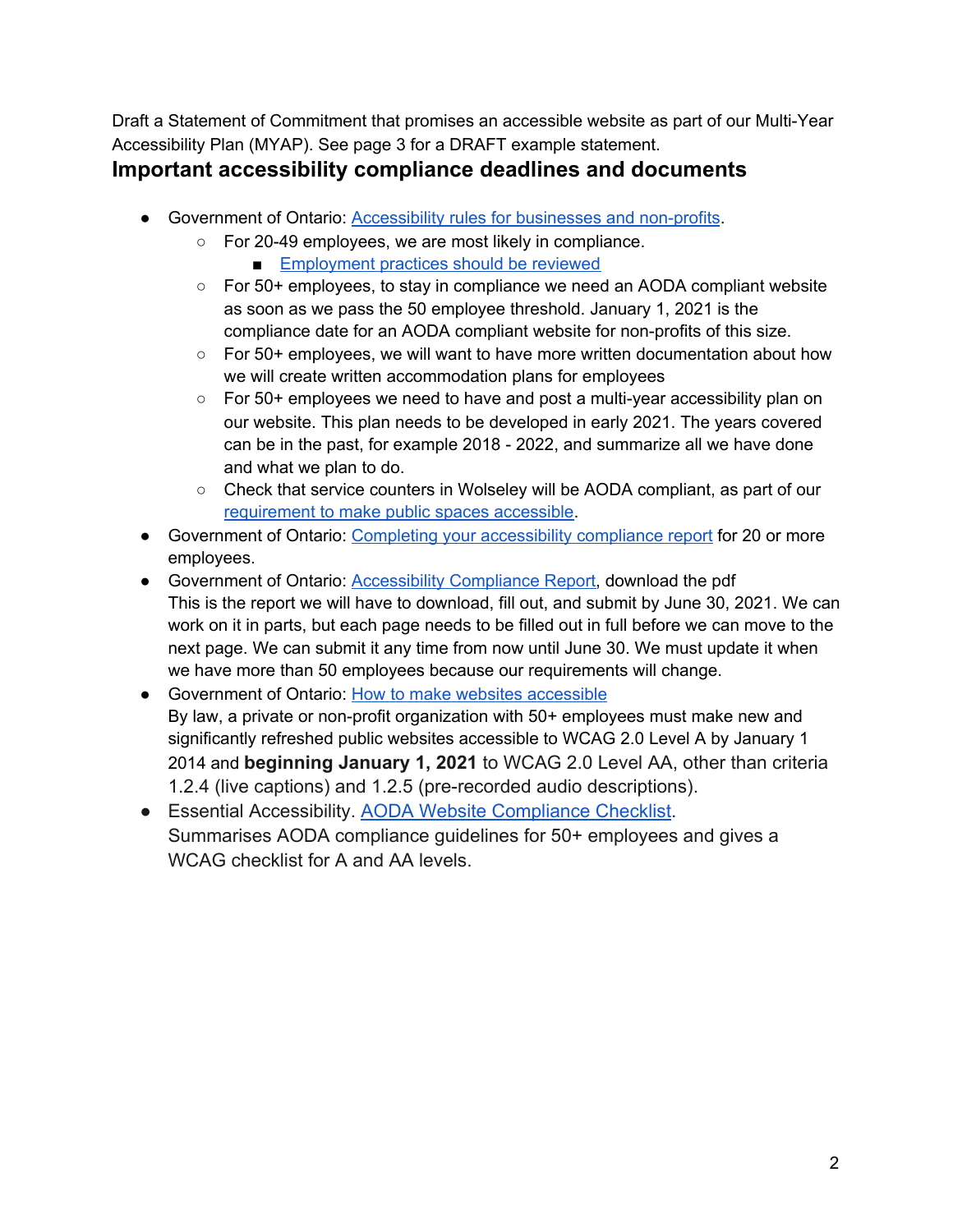### Sample (DRAFT) statement of intent

### **Statement of Commitment to Accessibility January 1, 2021**

Stella's Place is committed to treating all people in a way that allows them to maintain their dignity and independence. We believe in equal opportunity and are committed to meeting the needs of people with disabilities in our community in a timely manner, and in cooperation with them. We are identifying and removing barriers to accessibility in our workplace and service space; including our current physical space at 18 Camden and our new facility at 54 Wolseley, and in our virtual service spaces; including our website, our social media, and as we support participants online and by phone from our business and home offices. Stella's Place will strive to improve accessibility and provide equitable access to all employees, participants, visitors and everyone in the Stella's Place community.

As an organization with between 20 and 49 employees, we are in full compliance with the AODA requirements for a non-profit organization of our size. We have already put into place many measures to improve opportunities for people with disabilities in the areas of:

- General Requirements
- Policy and Procedure
- Customer Service
- Information and Communications
- Employment, and the
- Built Environment

It is our firm intention to continue to meet accessibility requirements under the Accessibility for Ontarians with Disabilities Act, 2005 (AODA). As a growing and vital community mental health organization, we are working to complete a Multi-Year Accessibility Plan, as required for organizations with 50 or more employees, and to post this plan on our website by **Spring 2021**. We have not yet reached the 50 employee threshold, but we aim to have our accessibility plan in place and posted in advance of this requirement. The plan will show, in detail, all of the accessibility benchmarks we have already met and all the accessibility goals we are currently working towards.

As one of our main accessibility goals for 2021, we are engaged, right now, in a significant website redesign. We started the co-design process with our web design team and several Stella's Place-involved young adults on September 3, 2020. We are working to create an inspiring and useful website that reflects young adults' needs and interests. Through careful planning, employee training, and expert consultation, our new